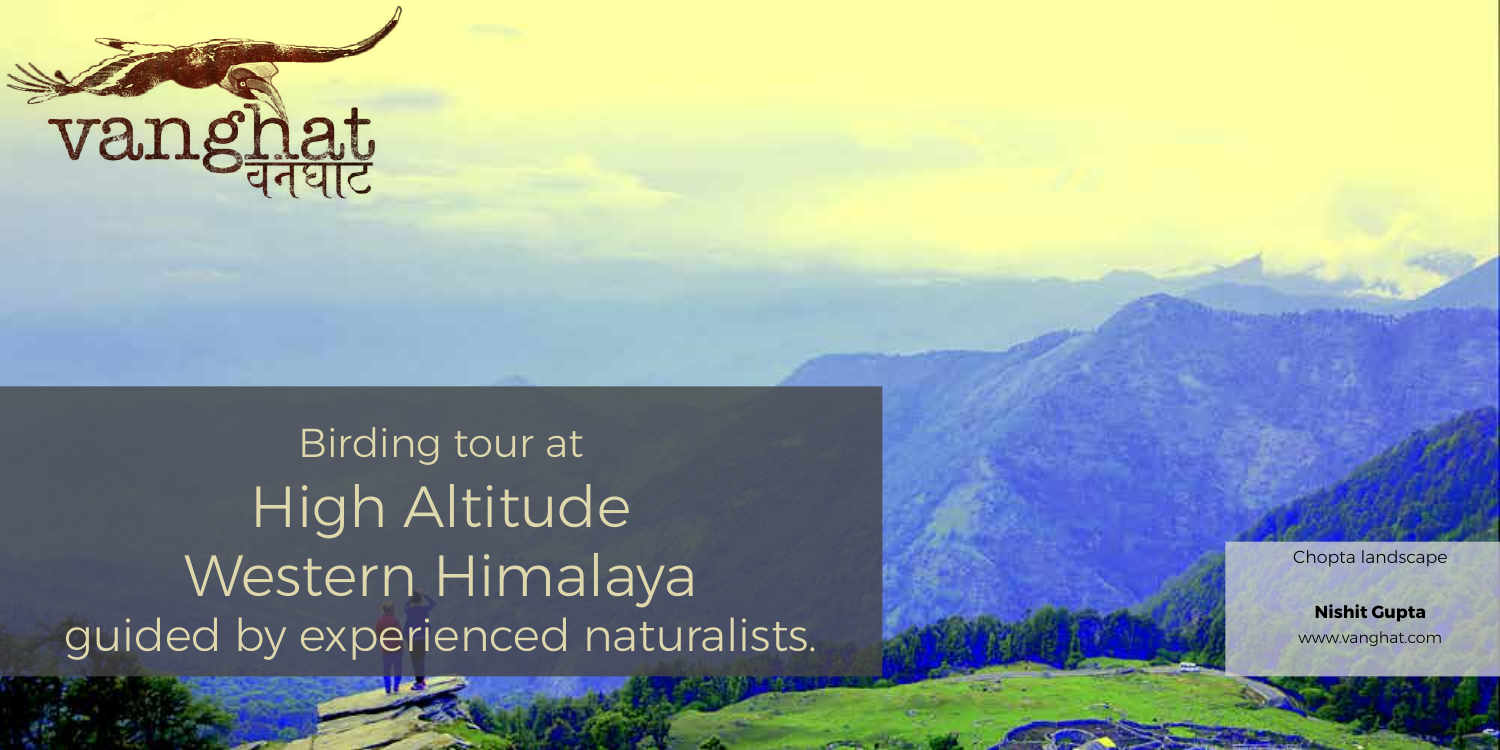# Guided Birding tour of the Western Himalayas

|                          | <b>Gopeshwar - Chopta - Tungnath - Kedarnath Wildlife Sanctuary</b>                                                                                                                                                                              |
|--------------------------|--------------------------------------------------------------------------------------------------------------------------------------------------------------------------------------------------------------------------------------------------|
|                          |                                                                                                                                                                                                                                                  |
| <b>Landscape</b>         | High altitudes.                                                                                                                                                                                                                                  |
| <b>Best Time</b>         | October, November, April, May and June                                                                                                                                                                                                           |
|                          |                                                                                                                                                                                                                                                  |
| <b>Wildlife Expected</b> | Golden Eagle, Lammergeyer, Yellow-rumped Honeyguide, Snow and Chukar Partridges, Cheer, Koklass, Monal<br>Pheasants, Scarlet Finch, Himalayan Woodpecker and Himalayan Tahr, Goral, Musk deer, Leopard, Red Fox, Hi-<br>malayan Palm Civet, etc. |
|                          |                                                                                                                                                                                                                                                  |
|                          |                                                                                                                                                                                                                                                  |

**DAY 01 - JIM CORBETT NATIONAL PARK | DAY 02 - GOPESHWAR | DAY 03, 04 & 05 - CHOPTA | DAY 06 - KATHGODAM**

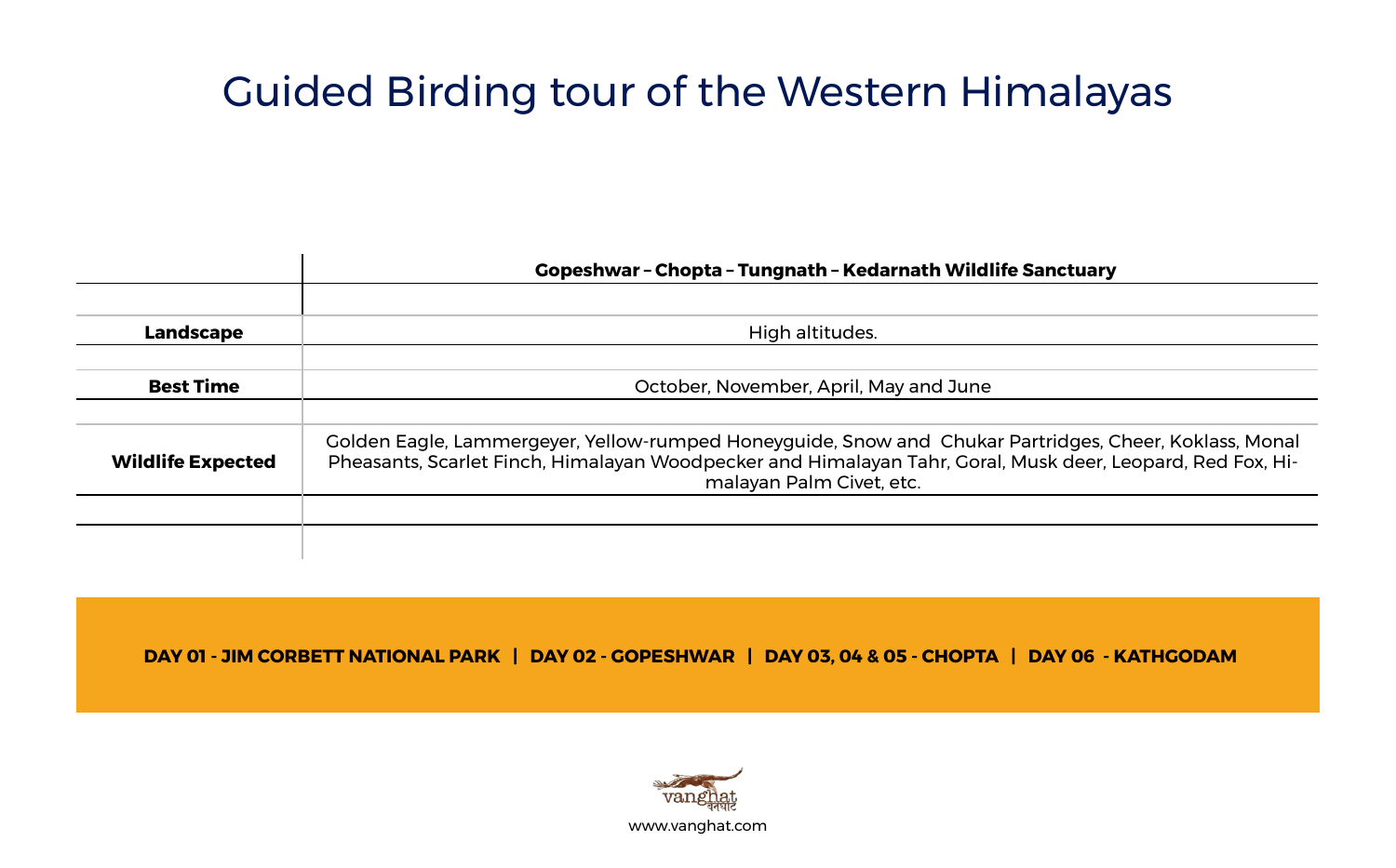## **Overview**

High Altitude Birding of the Western Himalaya is popular for its best known spot Chopta. Famous for highest density of the state bird – Himalayan Monal and various other pheasants and partridges. Another attraction of this region is – Tungnath Pilgrimage and trek to Chandrashila. The entire trek is inside Kedarnath Wildlife Sanctuary. Its altitude varies between 1,160 and 7,070 metres. It boasts one of the richest bird diversities in the mid to high altitudes of the Western Himalaya, with a checklist of over 240 bird species, and is listed as an Important Bird Area (BNHS & Birdlife International).

The finest bird spots are at Mandal, Deoriya Taal (2387 m), Chopta (2,680 m), Tungnath (3580 m), and Chandrashila (4000 m). Oak, Rhododendron and conifer forests clothe the hill slopes at mid to high altitudes, while bugyals (alpine meadows) exist at higher altitudes.

While October-November is the best time for birding, April to June is good time for trekking in this area. Summer is open for Tungnath Pilgrimage, but one can enjoy birding as well, since it's a breeding time for resident birds.

**Kedarnath Wild Life Sanctuary:**- Consisting of 975 km2, this forest was declared as a wildlife sanctuary in 1972, with the primary purpose of protecting the endangered Himalayan Musk Deer. It is internationally important for the diversity of its flora and fauna (particularly of ungulate species) in Uttarakhand.

Situated at high altitudes, the sanctuary is a part of Western Himalayan alpine shrub and meadows of alpine eco-region of India, Nepal and Tibet. The rivers – Mandakini, Kali, Biera, Balasuti and Menan flow through the sanctuary and form beautiful valleys. Lakes, waterfalls and mountain peaks abound in this forest and is famous for it's pilgrimage sites including – Kedarnath and Tungnath.

Tungnath is the higest Shiva temple (3680m) in the world and is one of the famous panch-kedar temples. The peak of Tungnath is the source of the river Akashkamini. Chopta is a base for Tungnath trek that wends through alpine meadows and rhododendron forest. 1km steep trek from Tungnath leads to Chandrashila with its panoramic views.

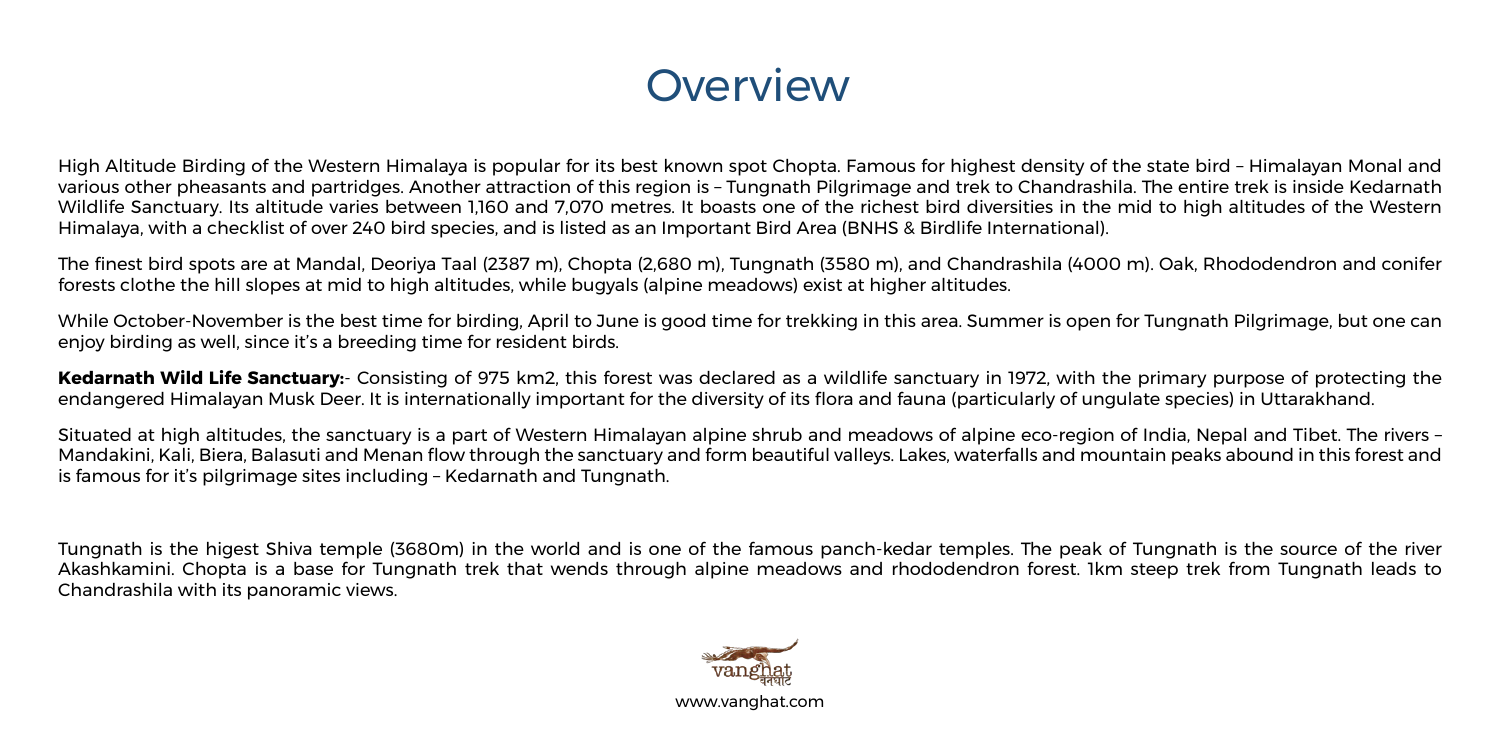## Operational Itinerary

### DAY 01 JIM CORBETT NATIONAL PARK

Activity **Delhi** – Corbett (260km Distance)

Gradient **Gentle** 

**Detail** Drive or take a train from Delhi to Corbett and check in to a lodge located in the peripheral of Corbett Tiger Reserve (Lunch mid-way)

Overnight at a lodge located in the peripheral of Corbett Tiger Reserve. (B, L, D)

-

www.vanghat.com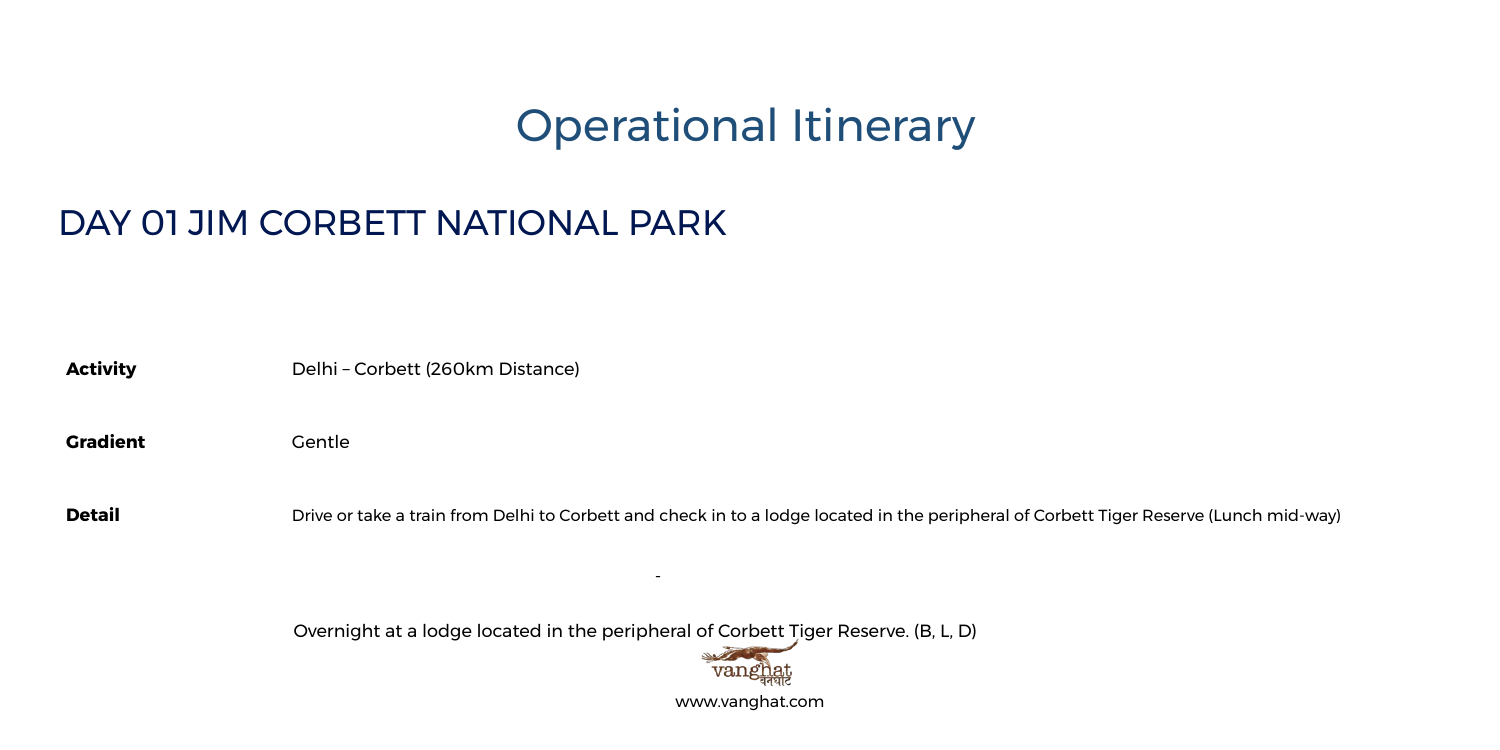### DAY 02: GOPESHWAR

**Activity** Delhi - Corbett - Gopeshwar

**Gradient** Gentle

**Detail** A long mountainous drive of 280 kilometers from Ramnagar, most of which runs along the Ganges river and its tributaries, towered over by the

Himalayan foothills on all sides. We will come across Pallas's Fish Eagle and River Lapwing along the Ganges. We will frequently encounter Steppe, Black, and Crested Serpent, and Mountain Hawk Eagles on this journey.

Arrival at picturesque Gopeshwar for an early dinner and rest.

Overnight at a homestay in Gopeshwer (B, L, D).

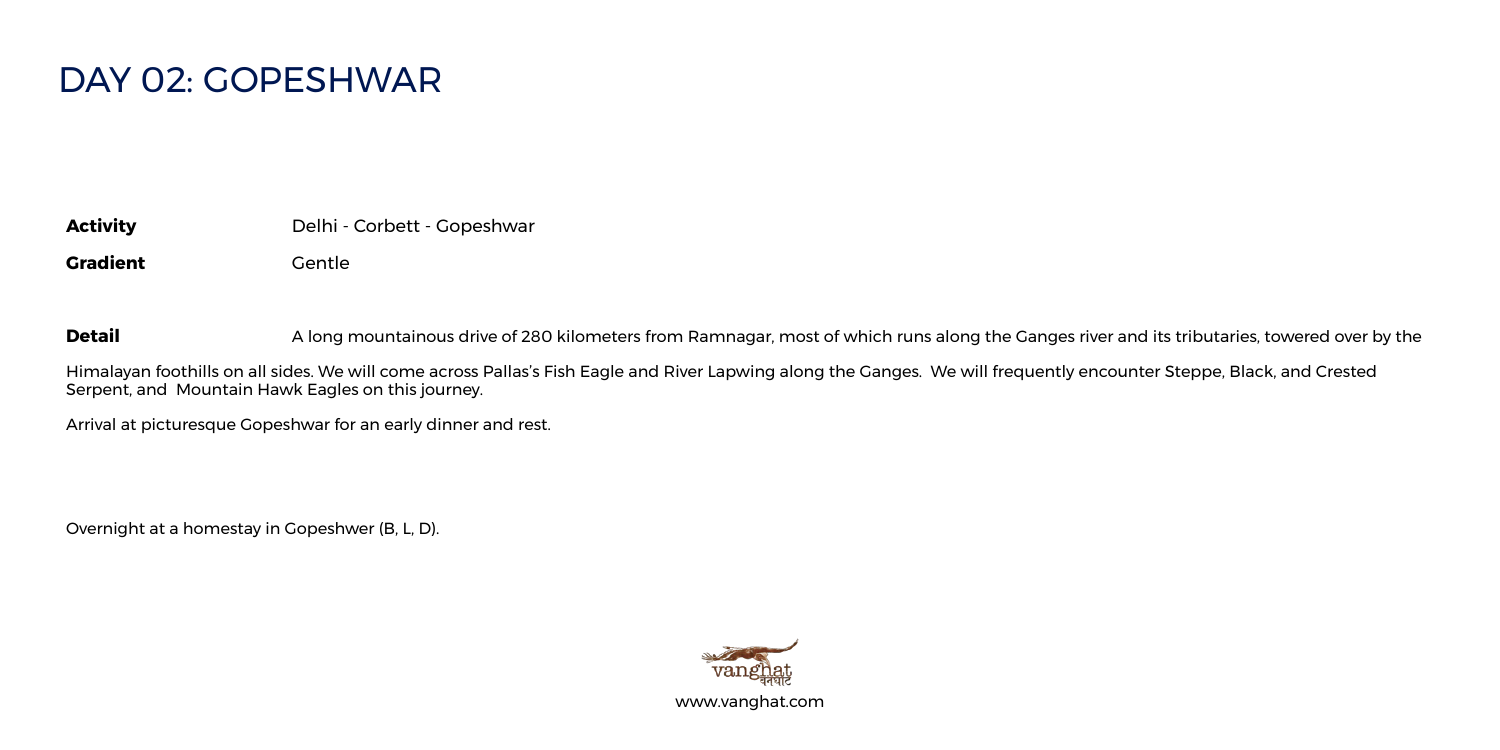

**Activity Gopeshwar - Mandal - Chopta** 

**Gradient** Gentle

**Detail** After an early breakfast, we will drive onwards to Mandal toward Chopta. Dense temperate forest and numerous icy streams gushing down from the dominating mountains on all sides make it a perfect habitat for Spotted, Slaty-backed, and Little Forktails. We'll probe the woodlands for Speckled Piculet, Greater Yellownape, Grey-headed, and Brown-fronted and Grey-capped Pygmy Woodpeckers. The wet areas will be approached carefully for the Long-billed Thrush, Scaly-breasted Wren Babbler, Chestnut-headed Tesia, and Scaly Thrush and Vinaceous Rosefinch. The rare Musk Deer is found in these high altitude forests.

Overnight at camp in Chopta (B, L, D)

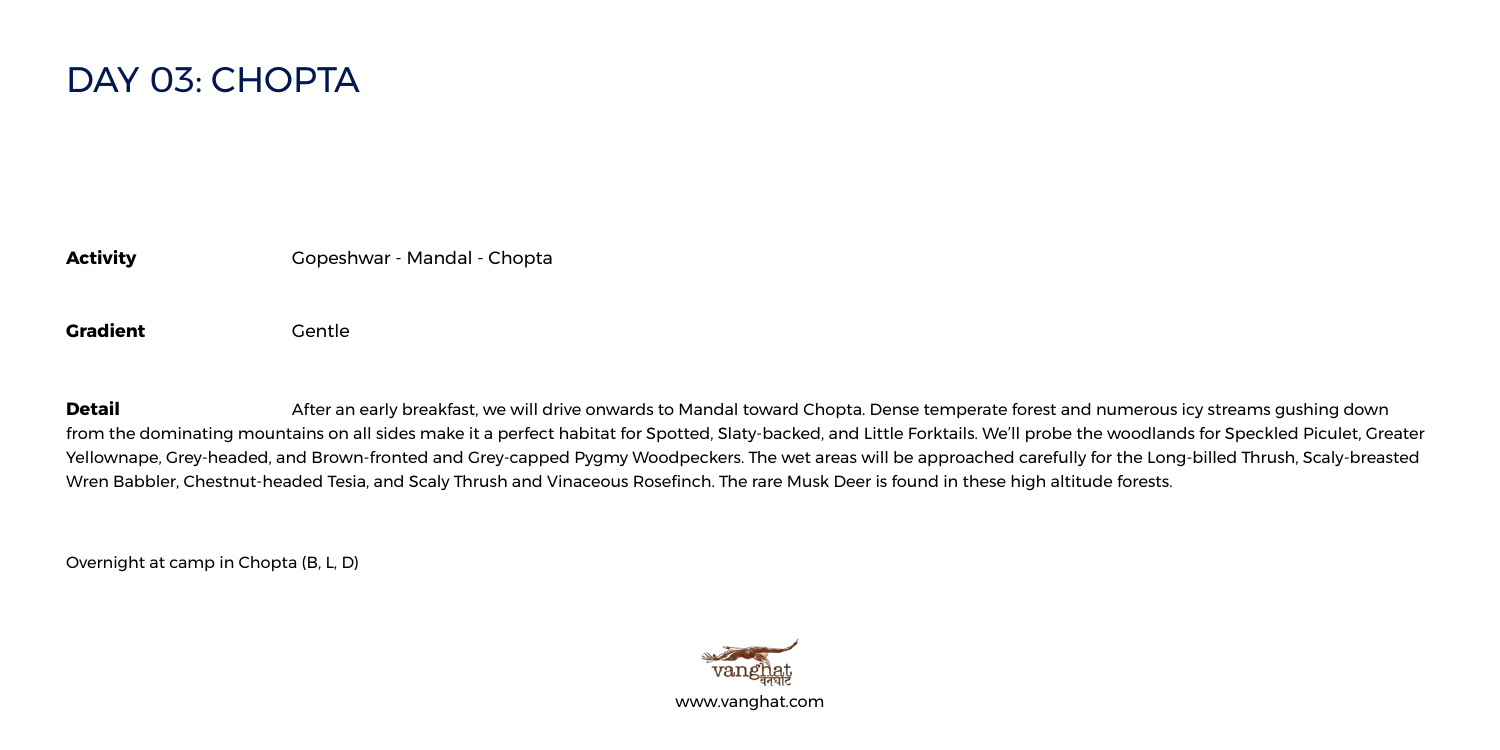Himalayan Monal *(Lophophorus impejanus)*

**Kalyan Singh Sajwan**  www.vanghat.com

www.wanghat.com

3.75

The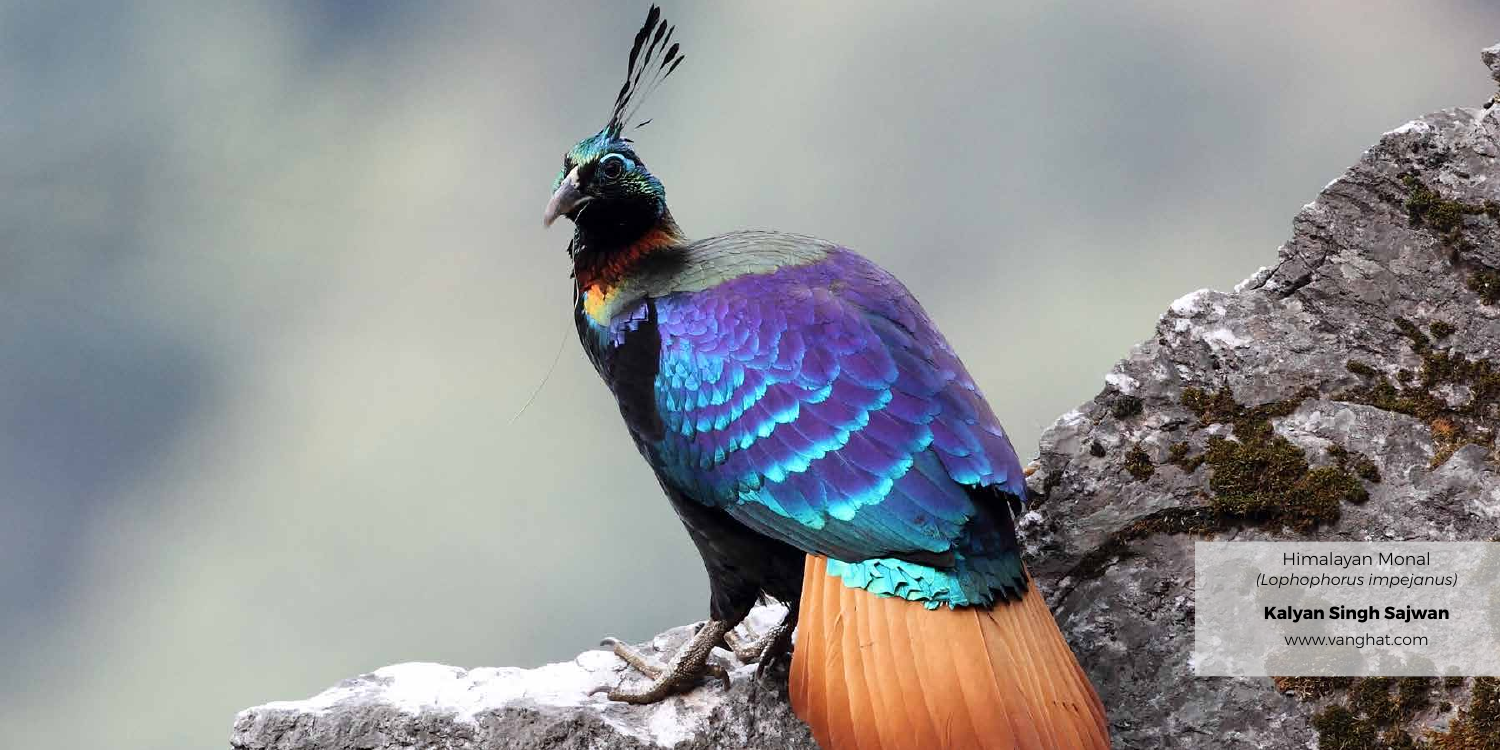Snow Partridge *(Lerwa lerwa)*

**Kalyan Singh Sajwan**  www.vanghat.com

www.vanghat.com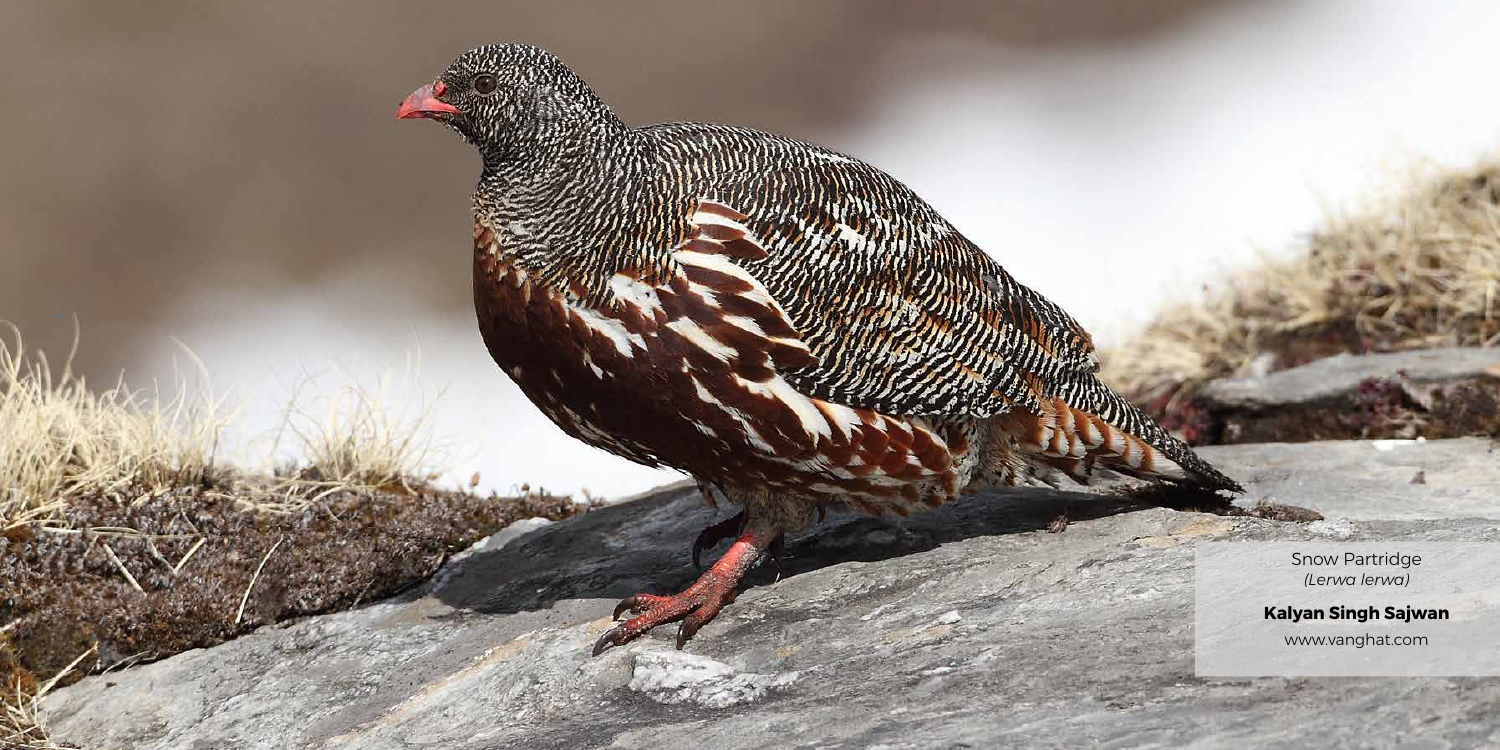### DAY 04 & 05: CHOPTA

**Activity** Chopta, Tungnath and Chandrashila.

**Gradient** Uphill climb

**Detail** The enormous altitudinal range here gives a birder the opportunity to get to grips with such species as the the Golden Eagle, Himalayan Snowcock, Snow, Hill and Rufous-throated Partridges, Koklass Pheasant, Spotted Laughing Thrush, Spotted Bush Warbler, Gould's Shortwing, Grandala, White-throated Tit, Upland Pipit, White-browed and Red-fronted Rosefinches, Scarlet Finch, and Crested Bunting.

 We will be exploring Chopta, Tungnath and Chandrashila in these 2 days. This high Himalayan bird tour also offers ample photo opportunities for professionals and beginners. Spectacular species such as Himalayan Monal and Himalayan Tahrs mocking gravity on vertical rock faces amidst stunning landscapes make memorable photographs.

Most of our birding will be on foot, hence physical fitness is vital. To optimize our quality birding time, we will have a taxi at our disposal.

Overnight at camp in Chopta. (B, L, D).

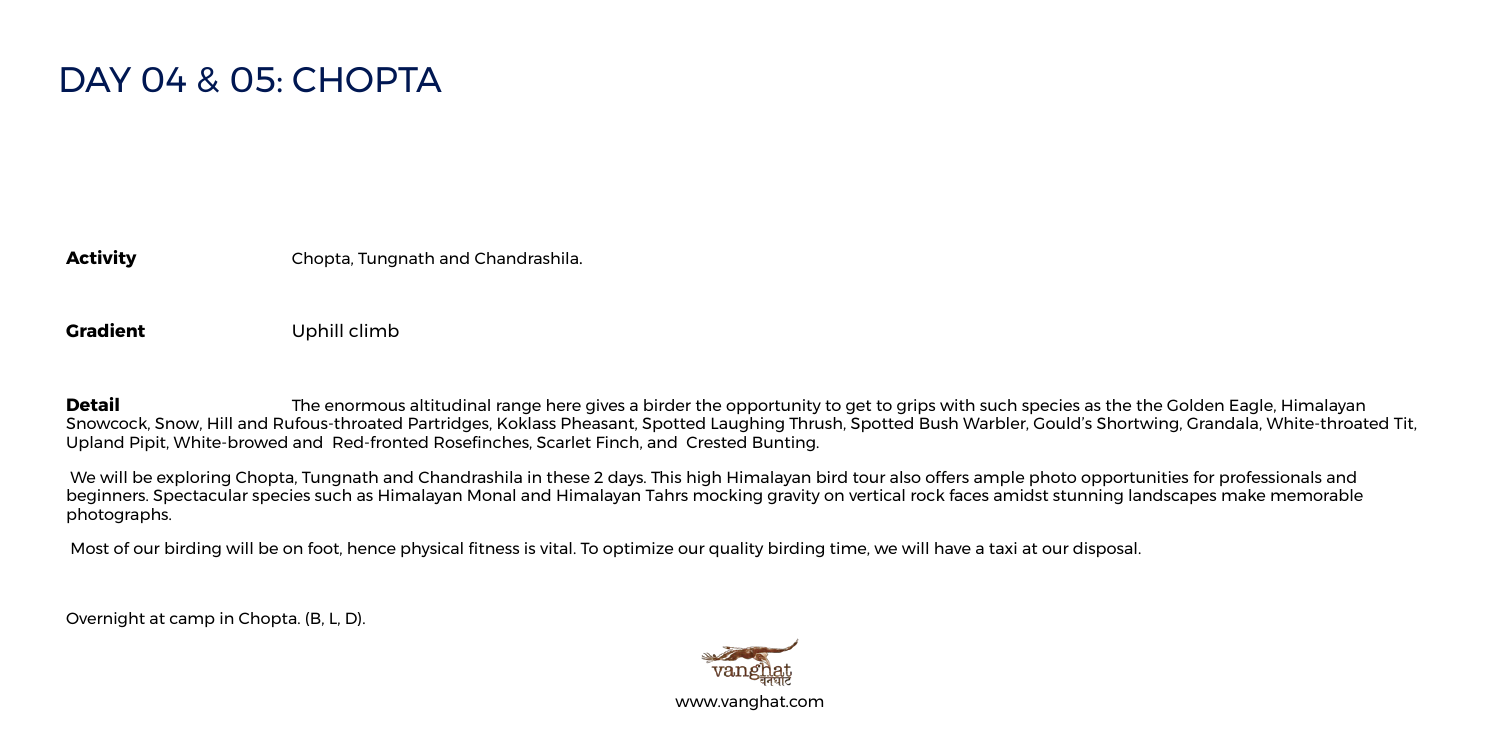Yellow-rumped Honeyguide *(Indicator xanthonotus)*

**Kalyan Singh Sajwan**  www.vanghat.com

ww.wanghat.com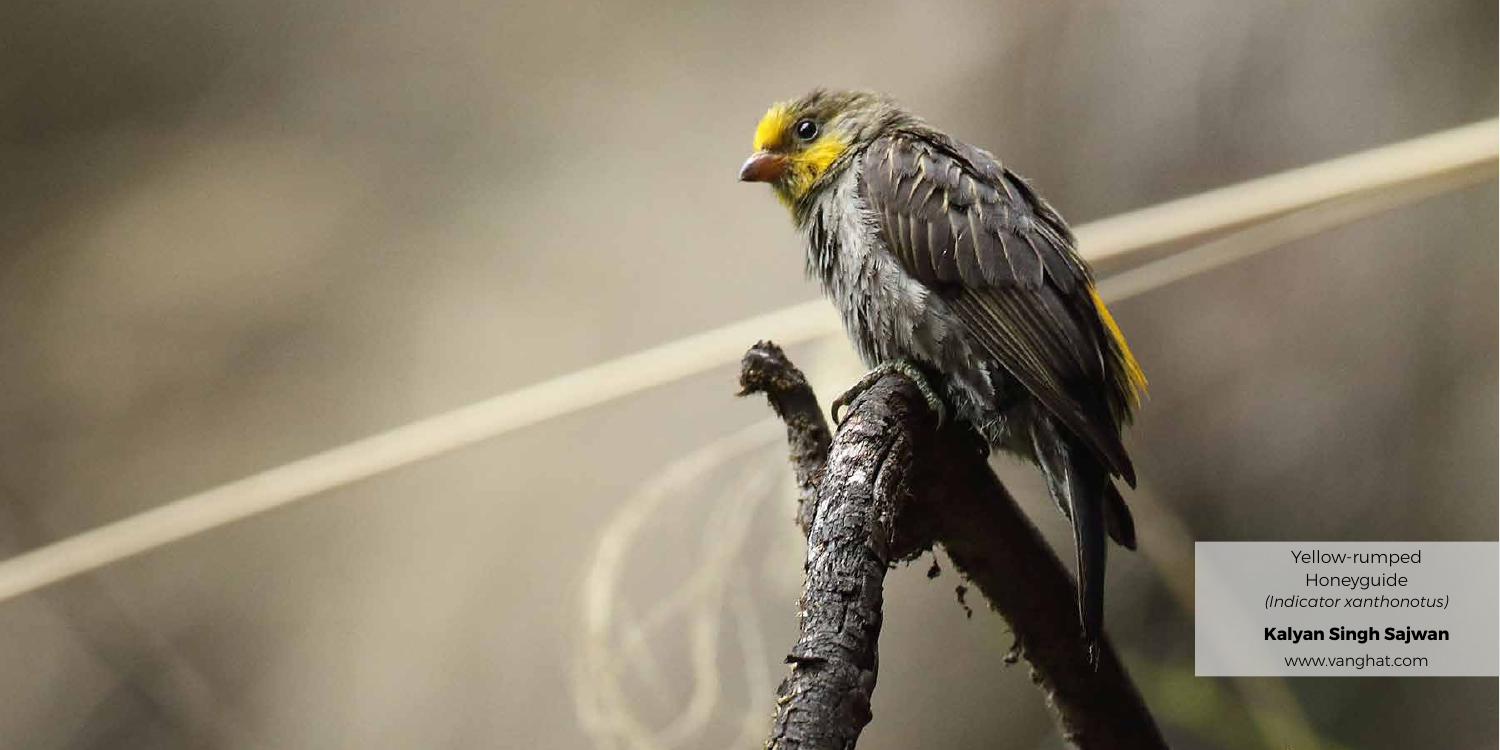### DAY 06: KATHGODAM

**Activity** Chopta - Kathgodam

**Gradient** Gentle

**Detail** Drive to Kathgodam from Chopta.

Overnight at a hotel in Kathgodam. (B, L, D).

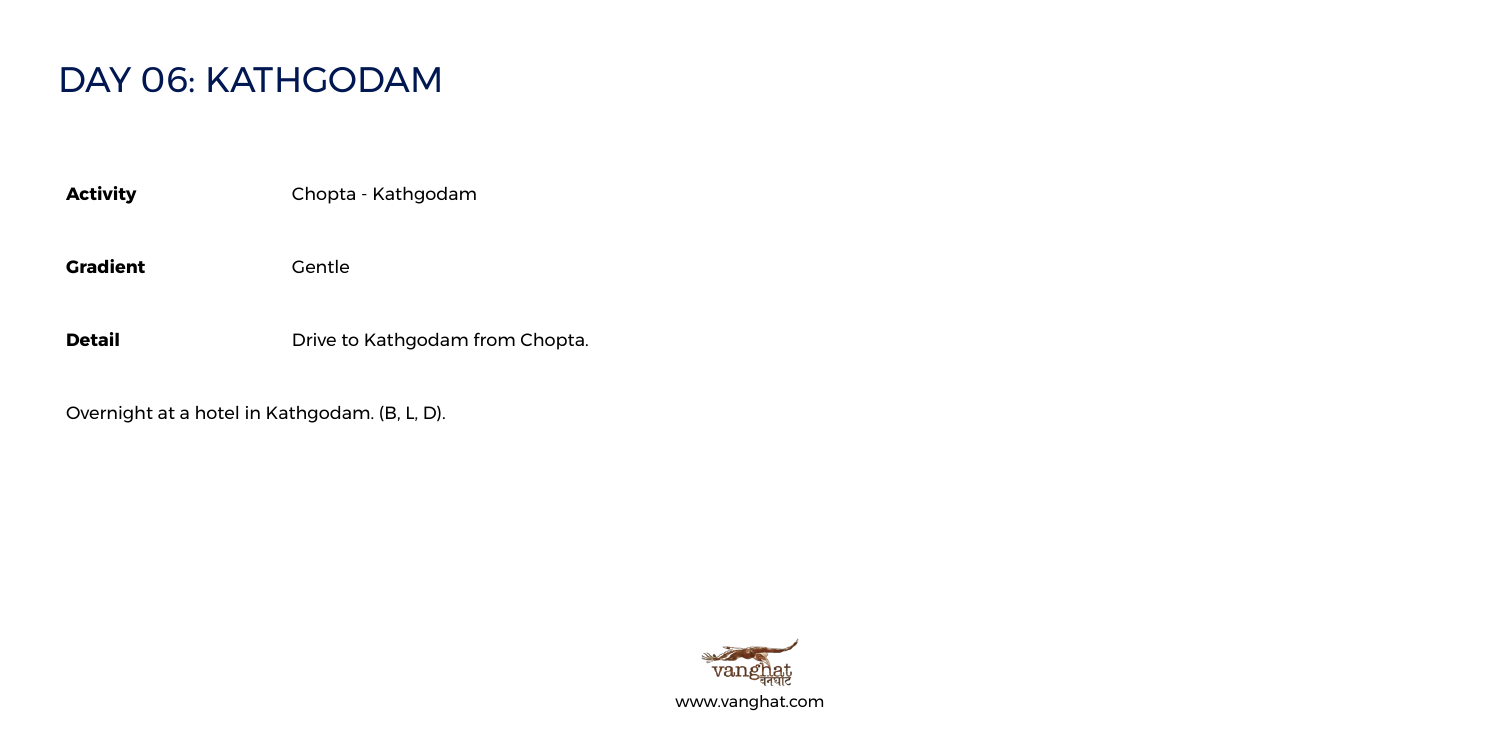### DAY 07: KATHGODAM

Activity **Activity** Kathgodam - Journey Onwards

Gradient **Gentle** 

**Detail Detail** From Kathgodam board a train for journey onwards.

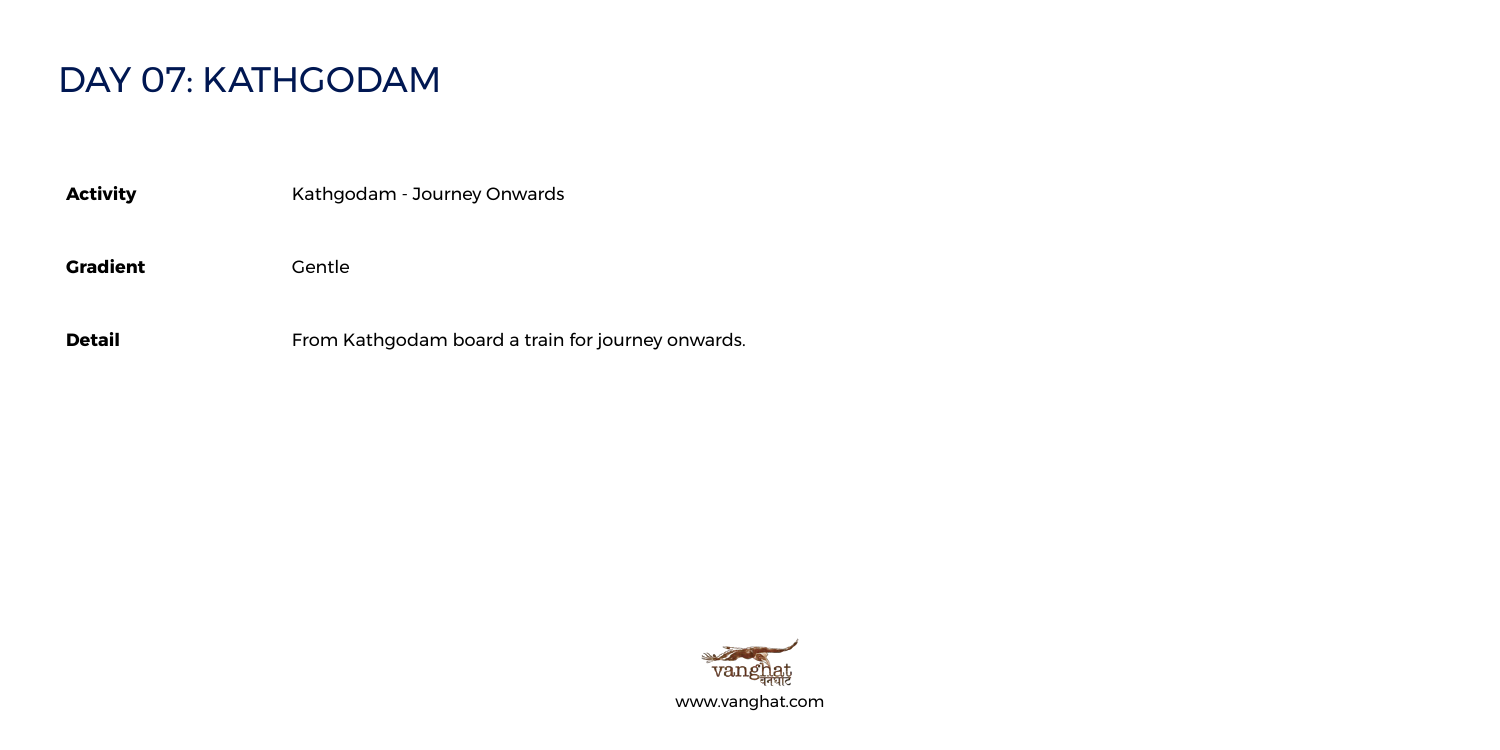#### **Tour inclusions:**

- Accommodation for 06 nights at hotels and homestays mentioned above on twin share basis.
- Meals as indicated in the itinerary as B, L, D (B = Breakfast, L = Lunch, D = Dinner).
- Service of English speaking local naturalist.
- All payable Tiger Reserve fees.
- Train journey between Kathgodam/ Delhi on A/C Chair Car.
- Services of Naturalist tracker during trek.
- Porters wherever needed.
- 4 X4 and taxi transfers.
- All applicable taxes at the time of quoting.

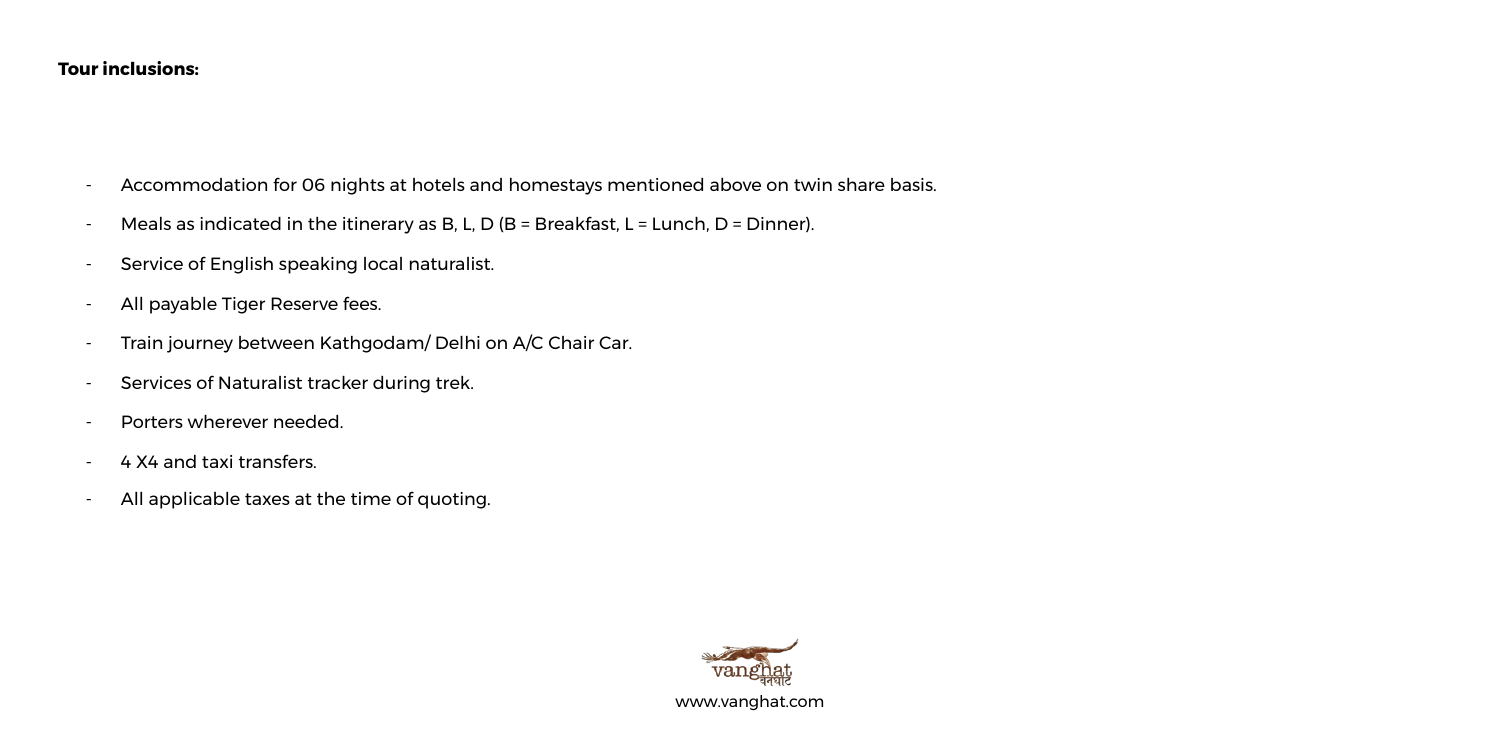#### **Tour exclusions:**

- Any expenses of personal nature such as telephone calls, tips, use of payable items in room mini bar, any kind of alcoholic non-alcoholic beverages (unless specified).
- Air Fare.
- Cost incurred in obtaining visa, insurance etc.
- Cost incurred in case of hospitalization or evacuation.
- Tips gratuities given to drivers/ guides, restaurant waiters etc.
- Train journey between Kathgodam/ Delhi on A/C Chair Car.
- \* Please note that in case of any revision in government tax structure or substantial fuel hike we reserve the right to revise the tour cost. However, marginal difference will be absorbed by us.

#### **Important:**

- Itinerary order may change however number of days and general programme will remain the same.

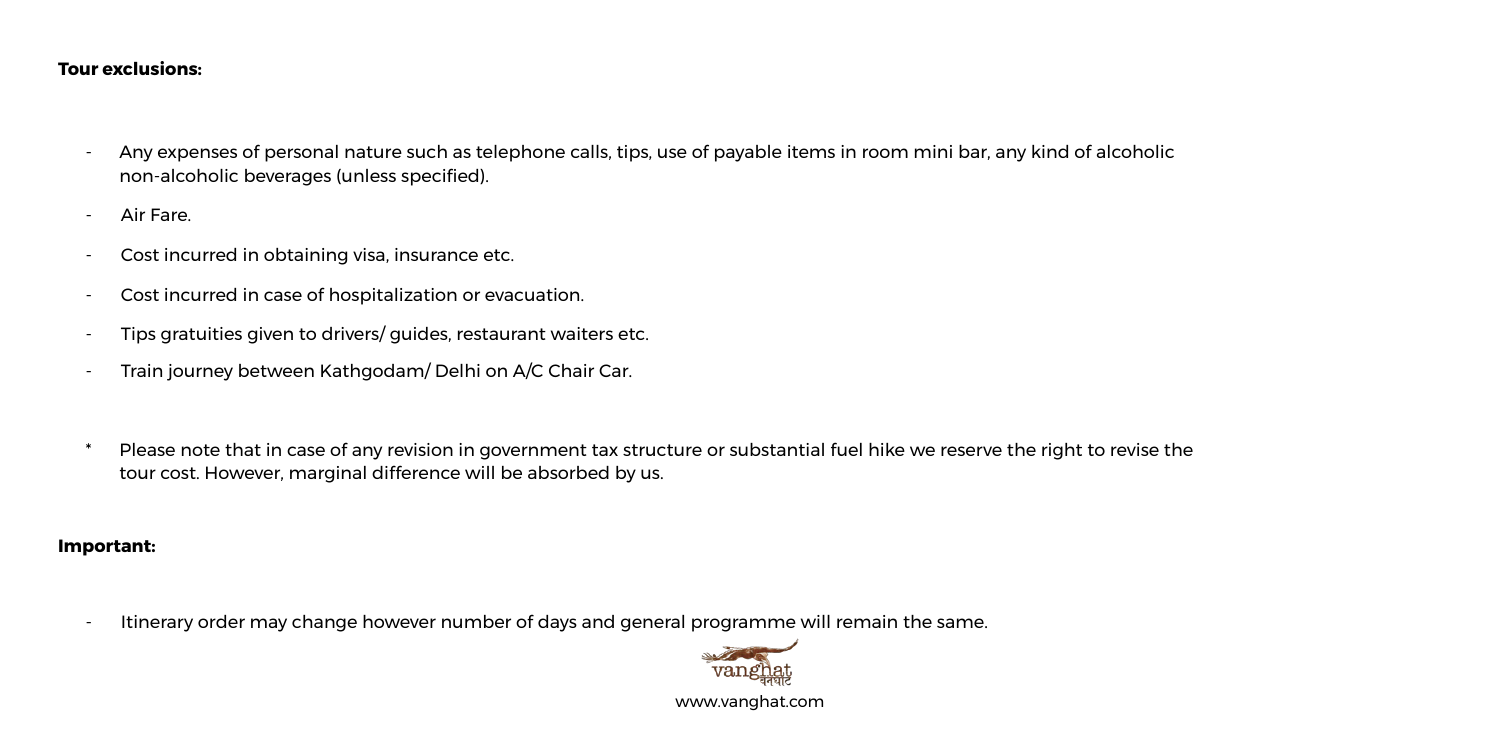# BOOKING & CANCELATION POLICY

#### **Booking Conditions:**

A 50% advance confirms your trip with us. Balance needs to be deposited at least 30 days before trip date.

#### **Cancelation Policy:**

- Less than 15 days before the arrival date no refund
- Less than 20 days before the arrival date 60% refund
- Less than 25 days before the arrival date 75% refund
- No refund in case of road block, accident, no show etc.

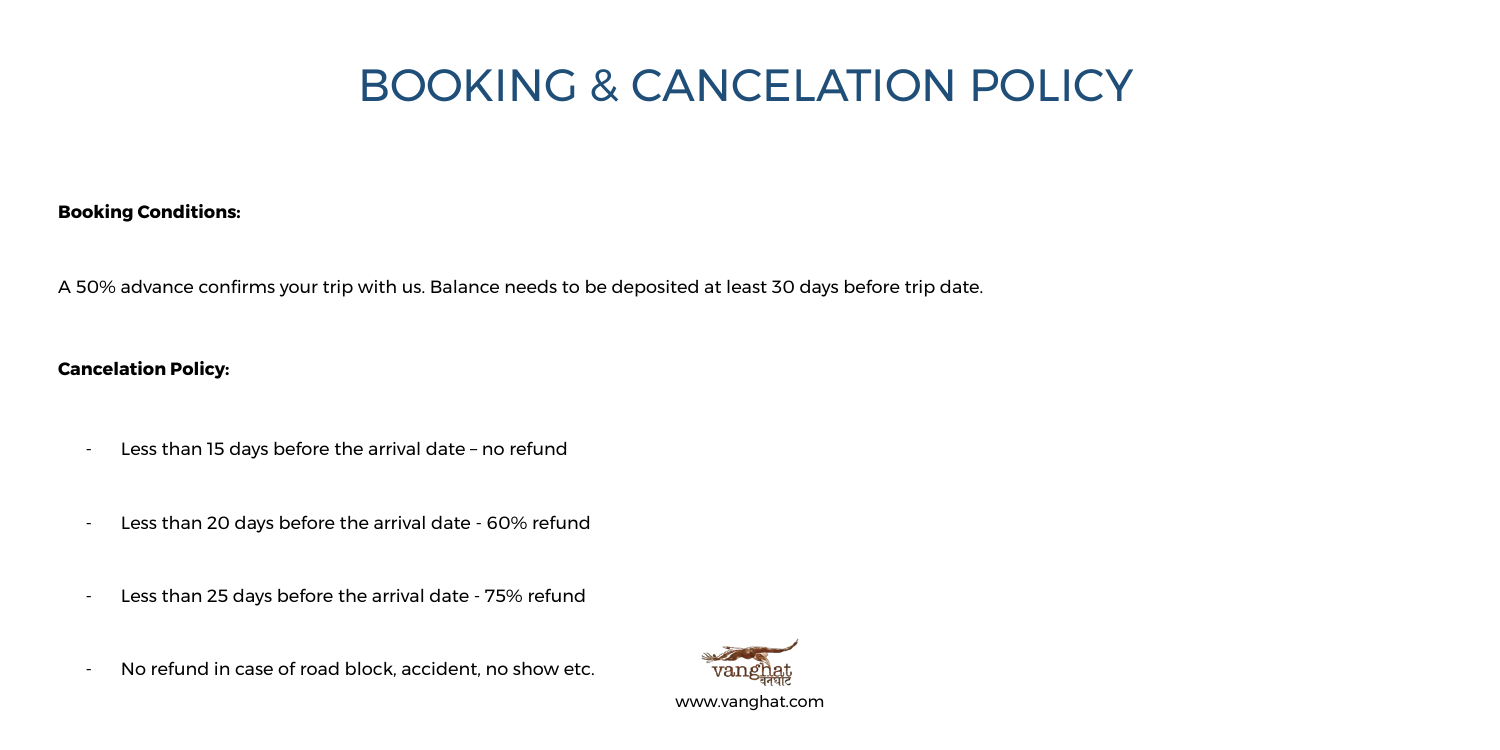- The tour price is quoted as a package. No partial refunds or credit will be given for services not used. We recommend that you obtain travel insurance upon booking.
- It is mandatory for guests to present valid photo identification at the time of check-in.
- The inclusion of extra bed with a booking is facilitated with a folding cot or a mattress as an extra bed.
- Early check-in or late check-out is subject to availability and may be chargeable by the lodge. The standard check-in time is 1 PM and the standard check-out time is 11 AM.
- The room tariff includes all taxes. The amount paid for the room does not include charges for optional services and facilities (such as room service, mini bar, snacks or telephone calls). These will be charged at the time of check-out.
- The hotel/lodge reserves the right of admission. Accommodation can be denied to guests posing as a couple if suitable proof of identification is not presented at check-in. Rural Traveller will not be responsible for any check-in denied by the hotel/lodge due to the aforesaid reason.



www.vanghat.com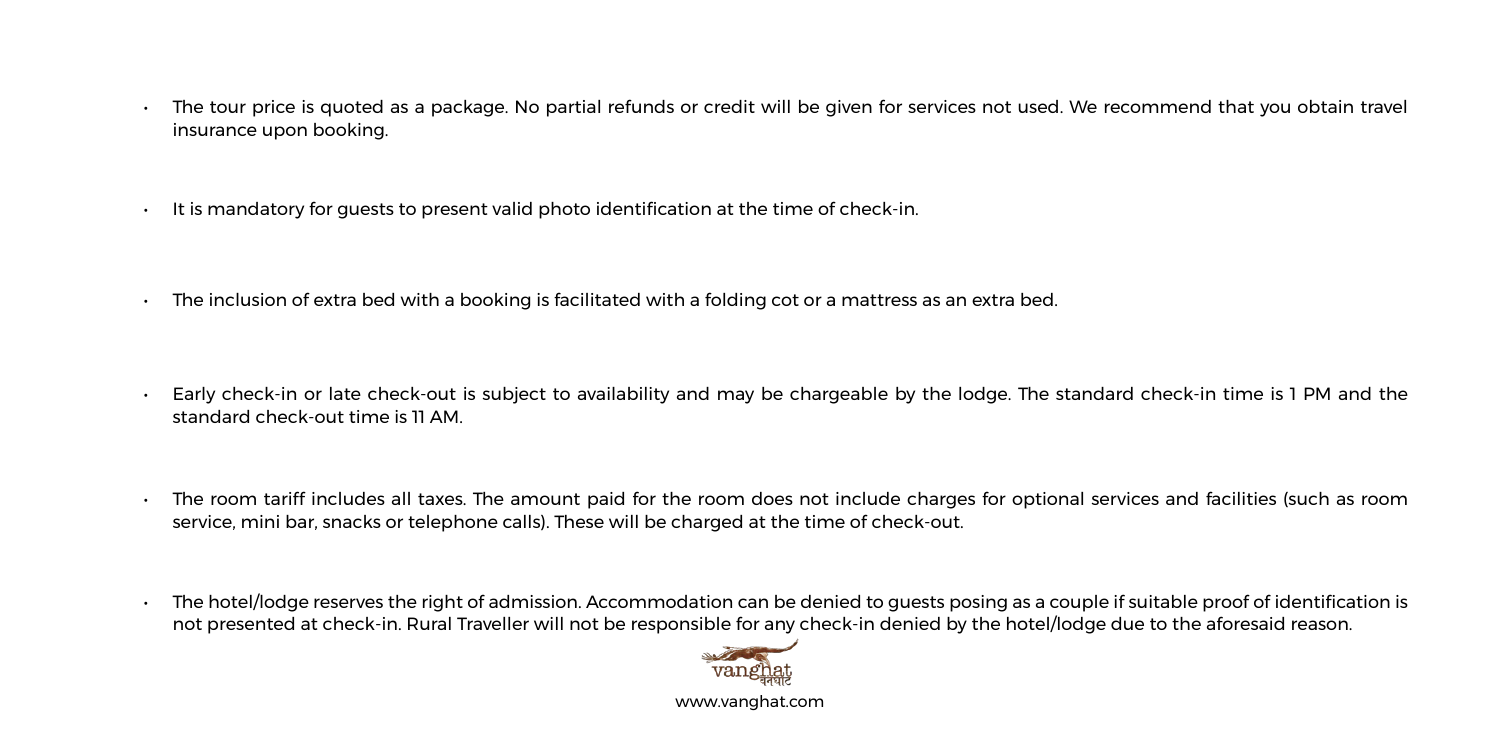#### **Important Note:**

In case of any revision in government tax structure or fuel prices, Rural Traveller reserves the right to revise the tour price.

However, marginal revision in tour price will be absorbed by us.

- To book the above tour, please write to Sumantha Ghosh at *vanghat@gmail.com.* We will be happy to tailor make a bird tour to suit the number of days that you may have.
- Do write to us if you want us to pick you up from Delhi airport, make arrangements for accommodation in Delhi, taxi and organize guided tours in Delhi or Rajasthan.

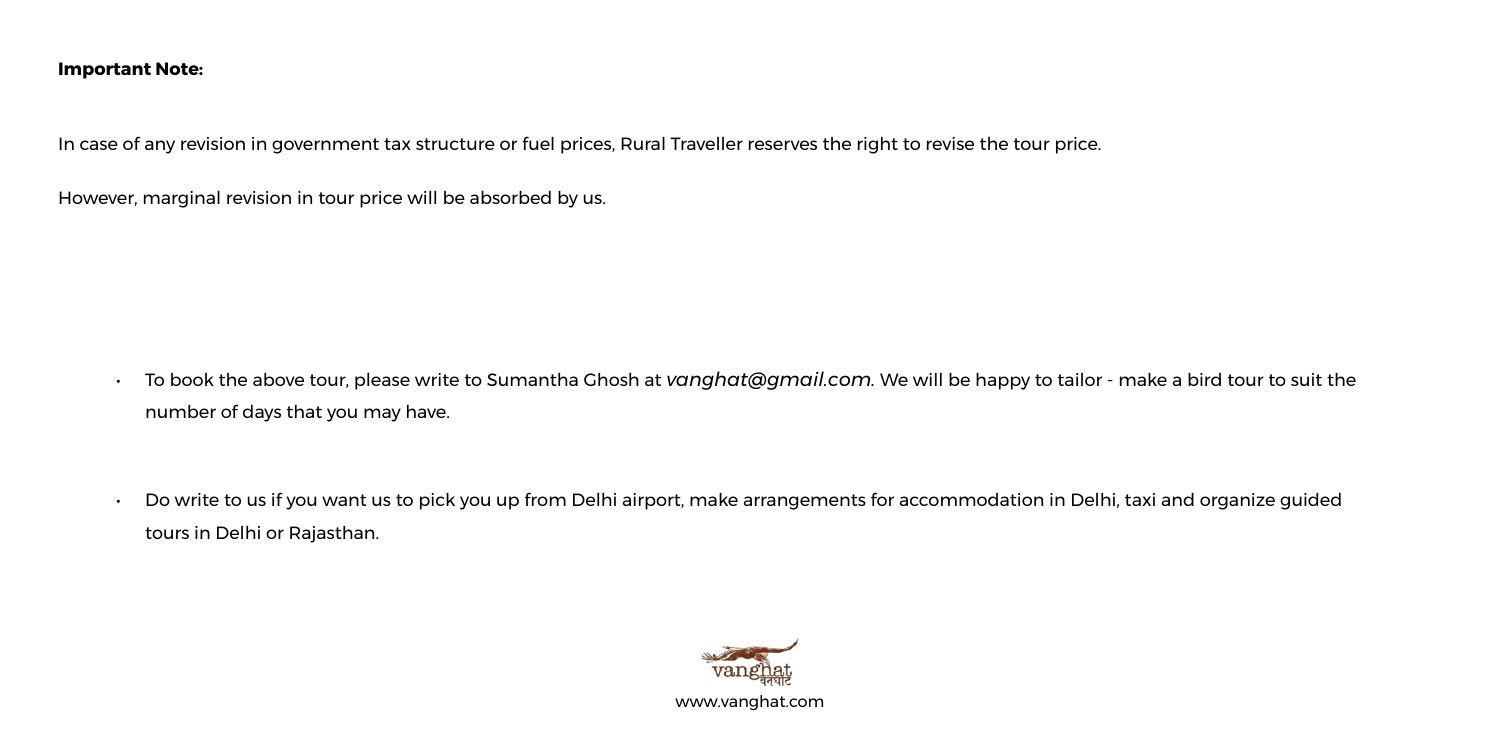#### **Things To Carry:**

Binoculars, personal medicines, insect repellent, camera, film rolls, batteries, flashlight, clothing in Jungle colors such as beige, brown, khaki and green as they are least disturbing to the environment, shoes made for easy walking and sandals for wading in the river, sun hats, sweaters and heavy jackets for the winter months, light cottons for the summer months, rain gear for monsoons.

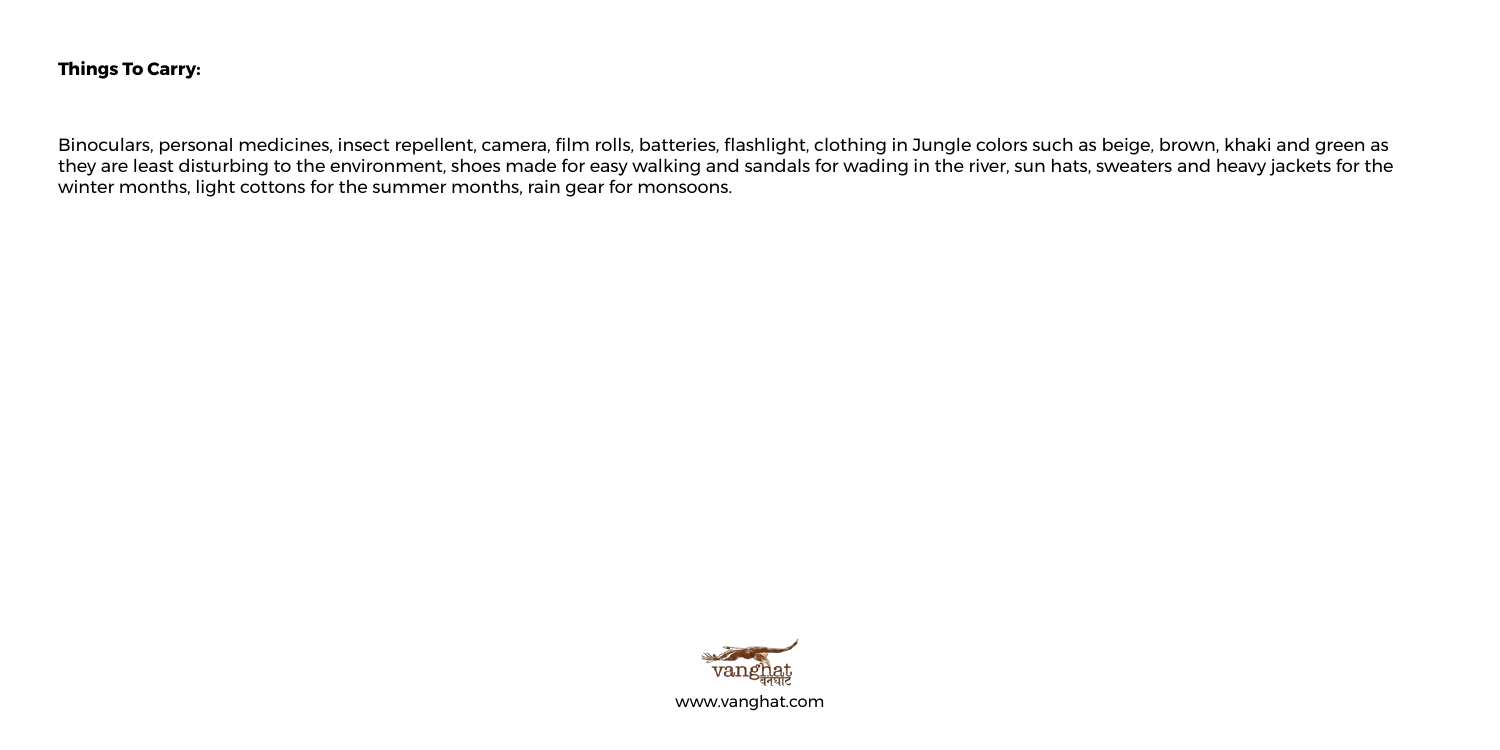